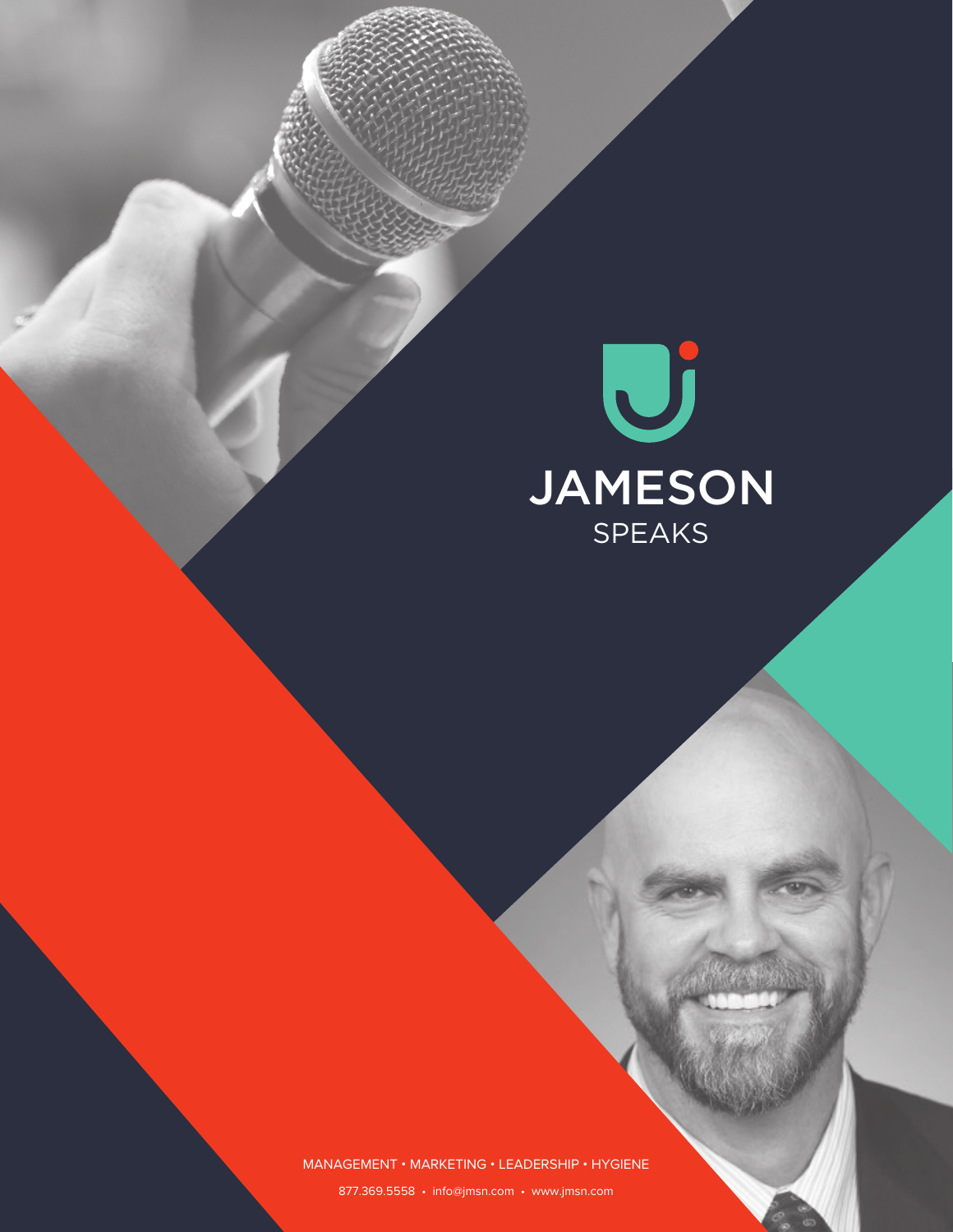

# Ryan Webber

CHIEF OF ONLINE PROGRAMS

rwebber@jmsn.com

Ryan has spent his years at Jameson growing and enhancing the marketing services provided to Jameson marketing clients. He helps his clients see great results through websites, external marketing initiatives and branding. He also leads initiatives within Jameson to grow the list of marketing services available to clients in ways that are relevant and effective.

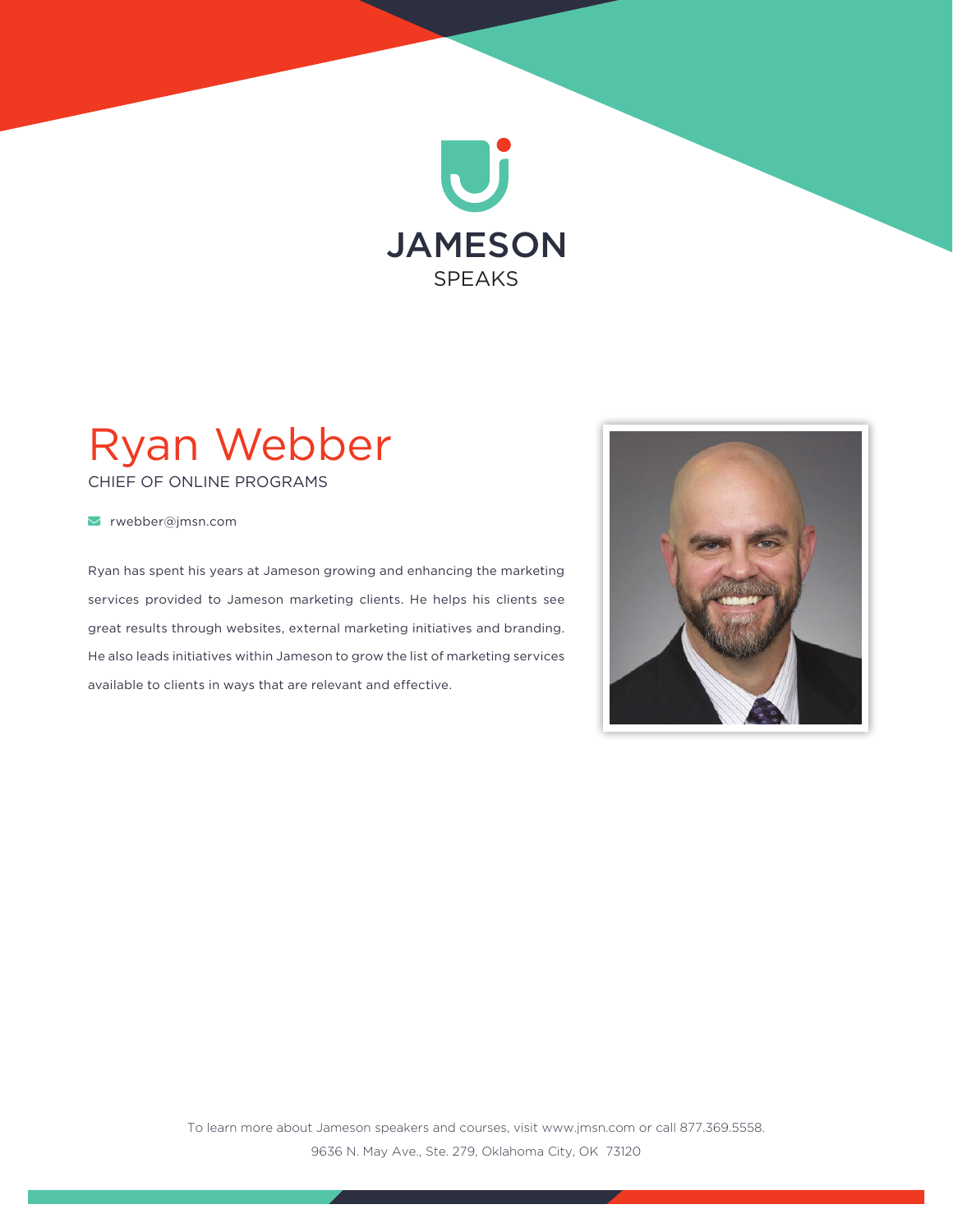

## How to Rock Your Practice Marketing on a Budget

#### SYNOPSIS:

There are secrets to success that every rock star knows. Learn these key techniques to building your practice's "fan base" and grow your business the grassroots, rock star way – one raving fan at a time.

#### LEARN:

- Build your practice's "street team" to increase referrals.
- Learn ways to shine your light bright for potential patients to find you.
- Identify steps to get your website up to date and in perfect condition to welcome potential new patients.
- Discover resources to help you make the most of your practice's social media and your overall online presence.
- Find the keys to raising the benchmarks in your business to ensure potential patients become forever patients.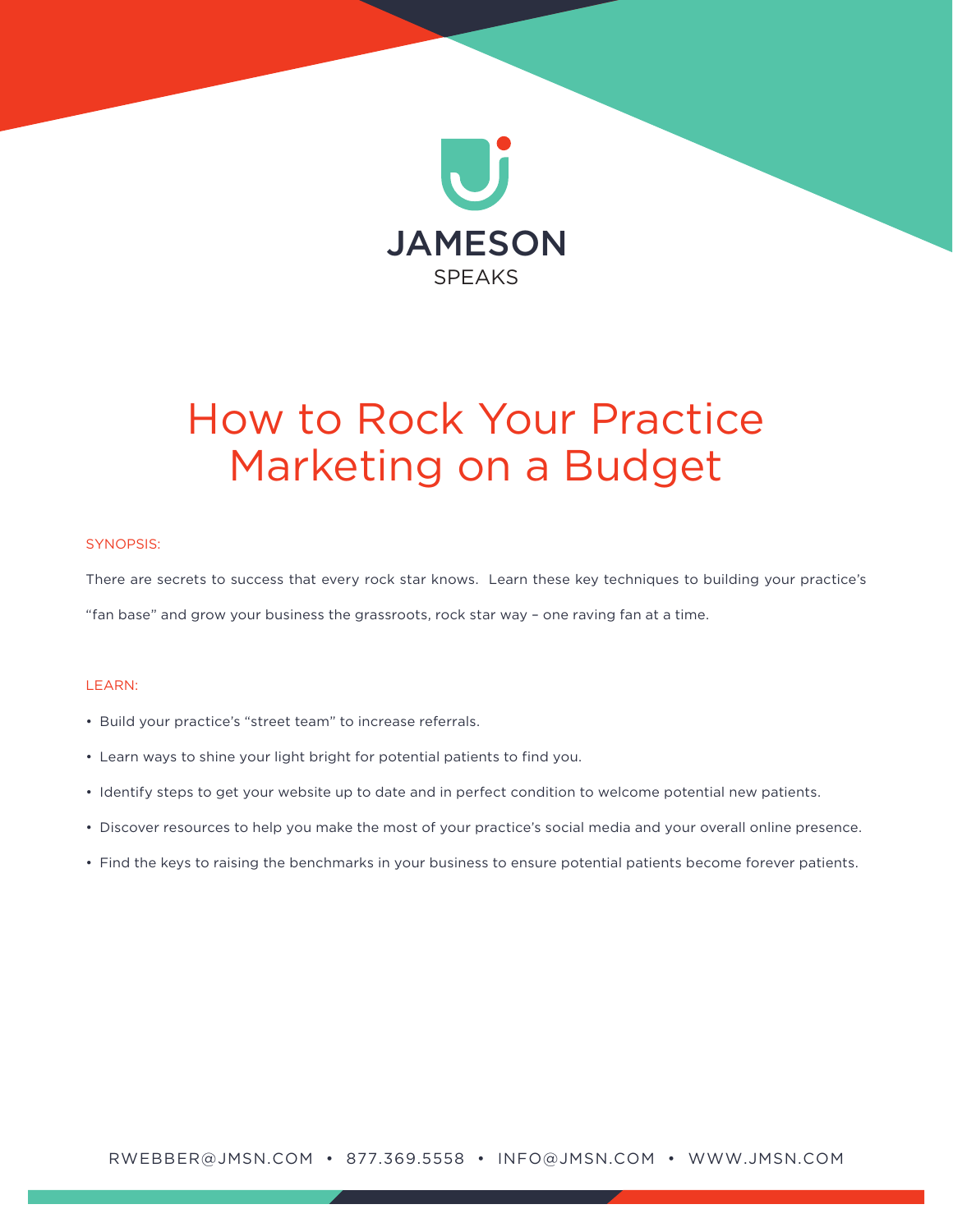

## Let's Get Social!

#### SYNOPSIS:

Social media seems to be the new "it" marketing medium. In reality, social media is a fundamental shift in the way people communicate, taking existing patient referrals to a whole new level. And if you are not part of the conversation, you will find your practice left out in the cold. Start communicating today with your patients in a way that is engaging, fun, and valuable.

#### COURSE TOPICS:

- What social media truly is.
- What you can expect from your social media strategy.
- How to implement social media into your practice, existing marketing, and digital tools.
- Tips on content creation for social media.
- How to announce to the world that you are part of social media.
- How to measure and monitor the effectiveness of your social media strategy.

This course is recommended for all team members.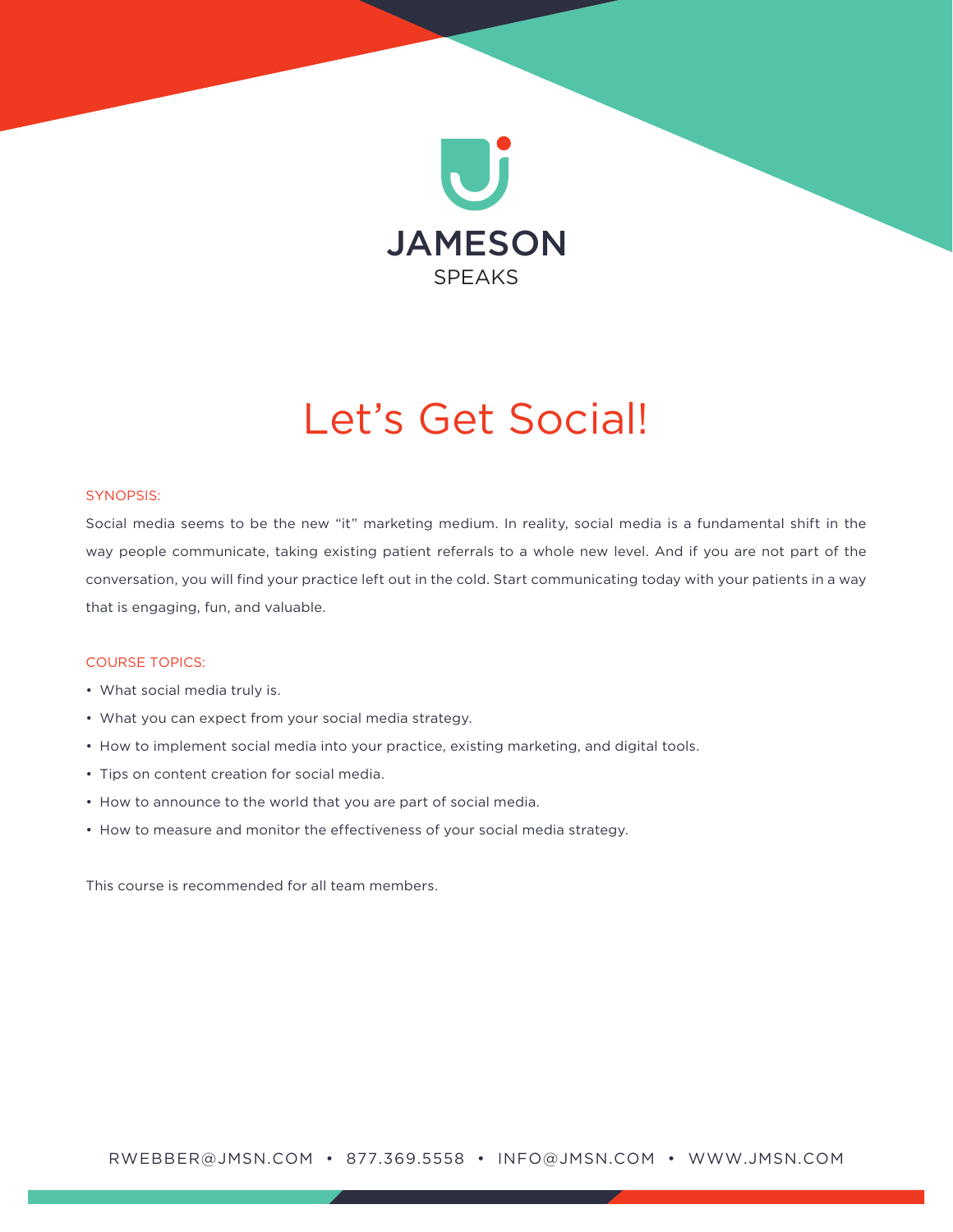

### Seven Steps Toward Marketing Success: RECOGNIZING THE RULE OF 7

#### SYNOPSIS:

The key to learning and to action is repetition. Do you have this approach in your current marketing plan? This power packed course teaches you how to market in a way that maximizes your message in multiple ways. You'll learn key strategies on how to successfully market in a highly competitive marketplace that is trying to earn the coveted consumers' discretionary dollar.

#### LEARN:

- Learn how to develop your personal Rule of 7 marketing plan.
- Brainstorm through various marketing platforms that can engage potential patients and support your brand.
- Discover the advantages of building your practice's Marketing Matrix.
- Bring home the secrets to streamlining your marketing efforts for greater success and less stress!

Suggested Speaking Time: 3 hours